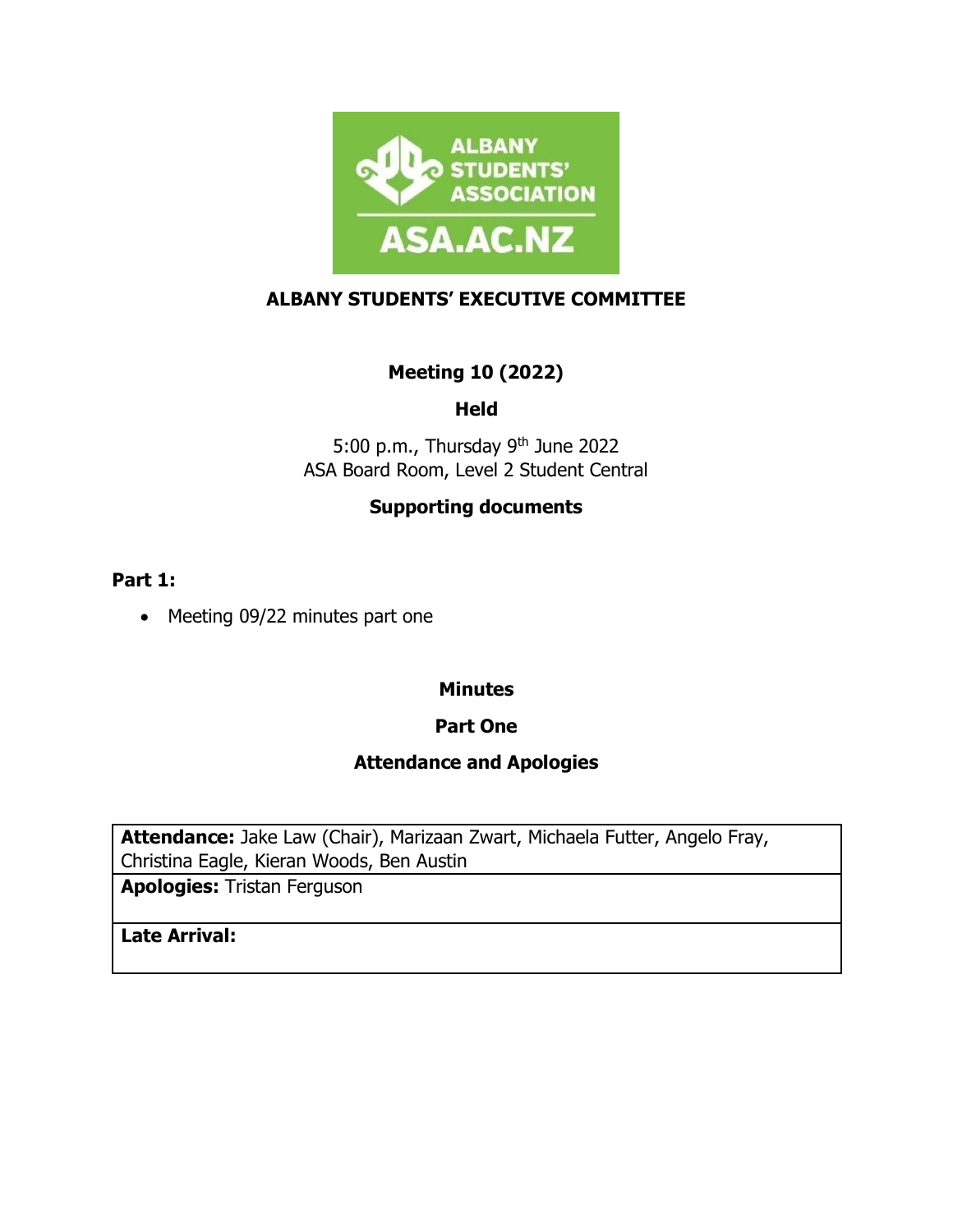1)

| MOTION: 01/10/2022                                                                  |          |  |
|-------------------------------------------------------------------------------------|----------|--|
| "That the Albany Students' Association Inc. accept the meeting minutes for Thursday |          |  |
| 27 <sup>th</sup> May 2022 part one as a true and accurate record."                  |          |  |
|                                                                                     |          |  |
| Moved                                                                               | Chair    |  |
| Seconded                                                                            | Michaela |  |
| Carried                                                                             |          |  |
|                                                                                     |          |  |

# **2) Matters arising from the last meeting**

3)

| MOTION: 02/10/2022   Verbal report: President                                        |                                                        |  |
|--------------------------------------------------------------------------------------|--------------------------------------------------------|--|
| "That the Albany Students' Association Inc. Executive Committee accepts the verbal   |                                                        |  |
| report of the President, Jake Law and approves that their honorarium of \$1194.60 is |                                                        |  |
| paid until reapproval at the next executive meeting."                                |                                                        |  |
|                                                                                      |                                                        |  |
| <b>MUSAF General President Meeting</b>                                               |                                                        |  |
| <b>NZUSA National Council Meeting</b>                                                |                                                        |  |
| NZUSA Rainbow Committee Meeting                                                      |                                                        |  |
| <b>ASA Annual General Meeting</b>                                                    |                                                        |  |
|                                                                                      | Meeting with Michelle Chung (Academic Advisor Manager) |  |
| Meeting with Tee to start ball planning                                              |                                                        |  |
| ASEC Meeting #9                                                                      |                                                        |  |
| Catch up with Marizaan                                                               |                                                        |  |
| Meeting with Tere $-$ rainbow opportunities for students                             |                                                        |  |
| Meeting with Jacqueline - going over orientation week events                         |                                                        |  |
| Sending student number information to Fatima (NZUSA Co-VP) for NZUSA levy            |                                                        |  |
| structure                                                                            |                                                        |  |
| Moved                                                                                | Marizaan                                               |  |
| Seconded                                                                             | Angelo                                                 |  |
| Abstentions                                                                          | <b>Jake</b>                                            |  |
| Carried                                                                              | U                                                      |  |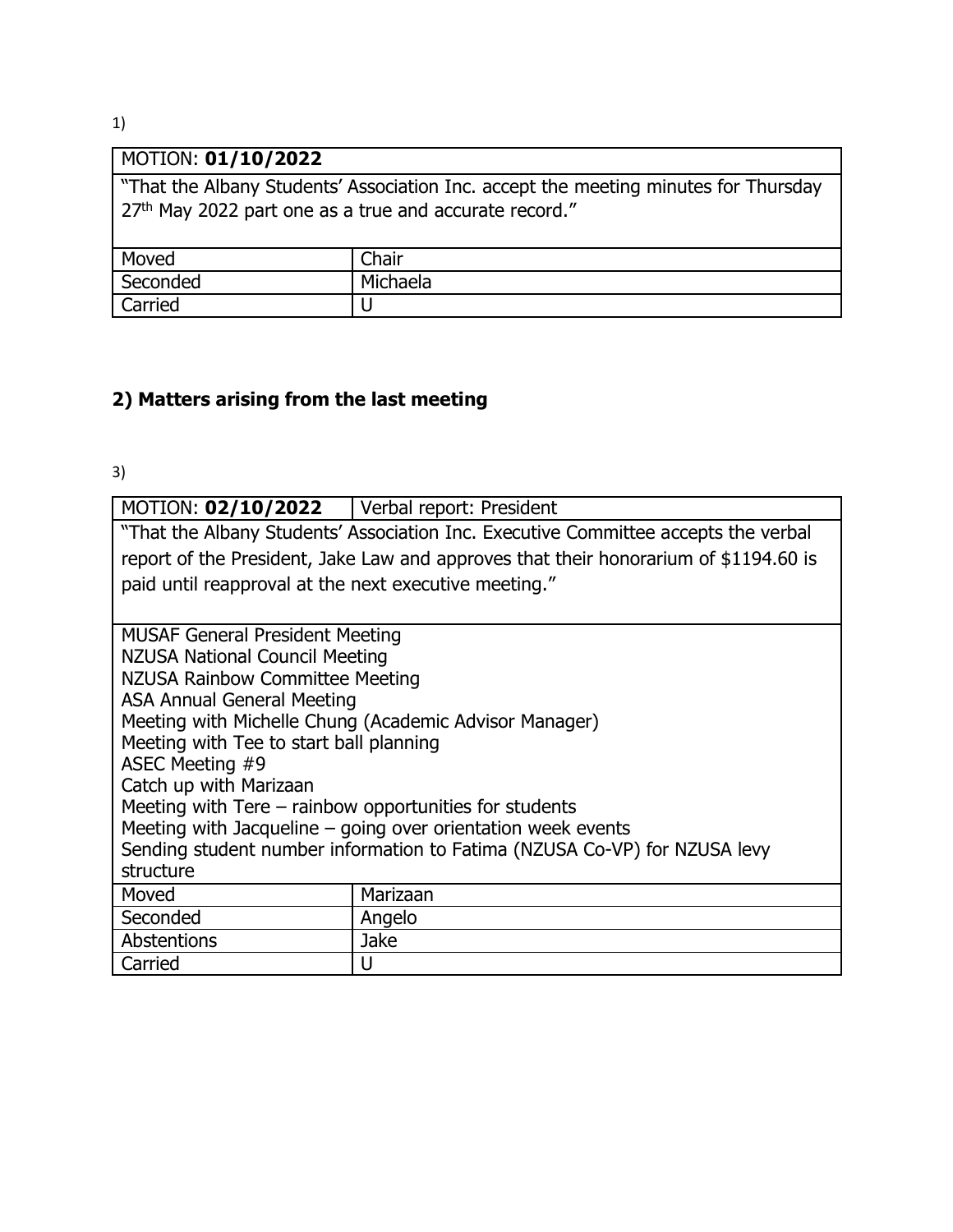4)

|                                                                                     | MOTION: 03/10/2022   Verbal report: Vice President |  |
|-------------------------------------------------------------------------------------|----------------------------------------------------|--|
| "That the Albany Students' Association Inc. Executive Committee accepts the verbal  |                                                    |  |
| report of the Vice-President, Marizaan Zwart, and approves that their honorarium of |                                                    |  |
| \$659.75 is paid until reapproval at the next executive meeting."                   |                                                    |  |
|                                                                                     |                                                    |  |
| Meeting with Chaplaincy $-$ intro and finding out what they do                      |                                                    |  |
| <b>ASA Annual General Meeting</b>                                                   |                                                    |  |
| Meeting with Michelle Chung (Academic Advice Service Leader)                        |                                                    |  |
| Meeting with Health and Counselling - concerns from students, how we can work       |                                                    |  |
| together                                                                            |                                                    |  |
| Meeting with Mark Rainier – discussing new Massey wellbeing roles                   |                                                    |  |
| Meeting with Kristina and Angelo                                                    |                                                    |  |
| Massey Business School Teaching and Learning Committee Meeting                      |                                                    |  |
| Reviewing timesheets                                                                |                                                    |  |
| NZUSA Policy Committee in Wellington                                                |                                                    |  |
| <b>Academic Integrity Committee Meeting</b>                                         |                                                    |  |
| Moved                                                                               | Chair                                              |  |
| Seconded                                                                            | Michaela                                           |  |
| Abstentions                                                                         | Marizaan                                           |  |
| Carried                                                                             | U                                                  |  |

5)

|                                                                                    | MOTION: 04/10/2022   Verbal report: Welfare Officer          |  |  |
|------------------------------------------------------------------------------------|--------------------------------------------------------------|--|--|
| "That the Albany Students' Association Inc. Executive Committee accepts the verbal |                                                              |  |  |
| report of the Welfare Officer, Angelo Fray, and approves that their honorarium of  |                                                              |  |  |
| \$281.41 is paid until reapproval at the next executive meeting."                  |                                                              |  |  |
|                                                                                    |                                                              |  |  |
| <b>Graduation Photo Event</b>                                                      |                                                              |  |  |
| Meeting with Chaplaincy $-$ intro and finding out what they do                     |                                                              |  |  |
| <b>ASA Annual General Meeting</b>                                                  |                                                              |  |  |
|                                                                                    | Meeting with Michelle Chung (Academic Advice Service Leader) |  |  |
| Meeting with Health and Counselling - concerns from students, how we can work      |                                                              |  |  |
| together                                                                           |                                                              |  |  |
| Smoothie Event                                                                     |                                                              |  |  |
|                                                                                    |                                                              |  |  |
| Meeting with Kristina and Marizaan                                                 |                                                              |  |  |
| Moved                                                                              | Chair                                                        |  |  |
| Seconded                                                                           | Marizaan                                                     |  |  |
| Abstentions                                                                        | Angelo                                                       |  |  |
| Carried                                                                            | IJ                                                           |  |  |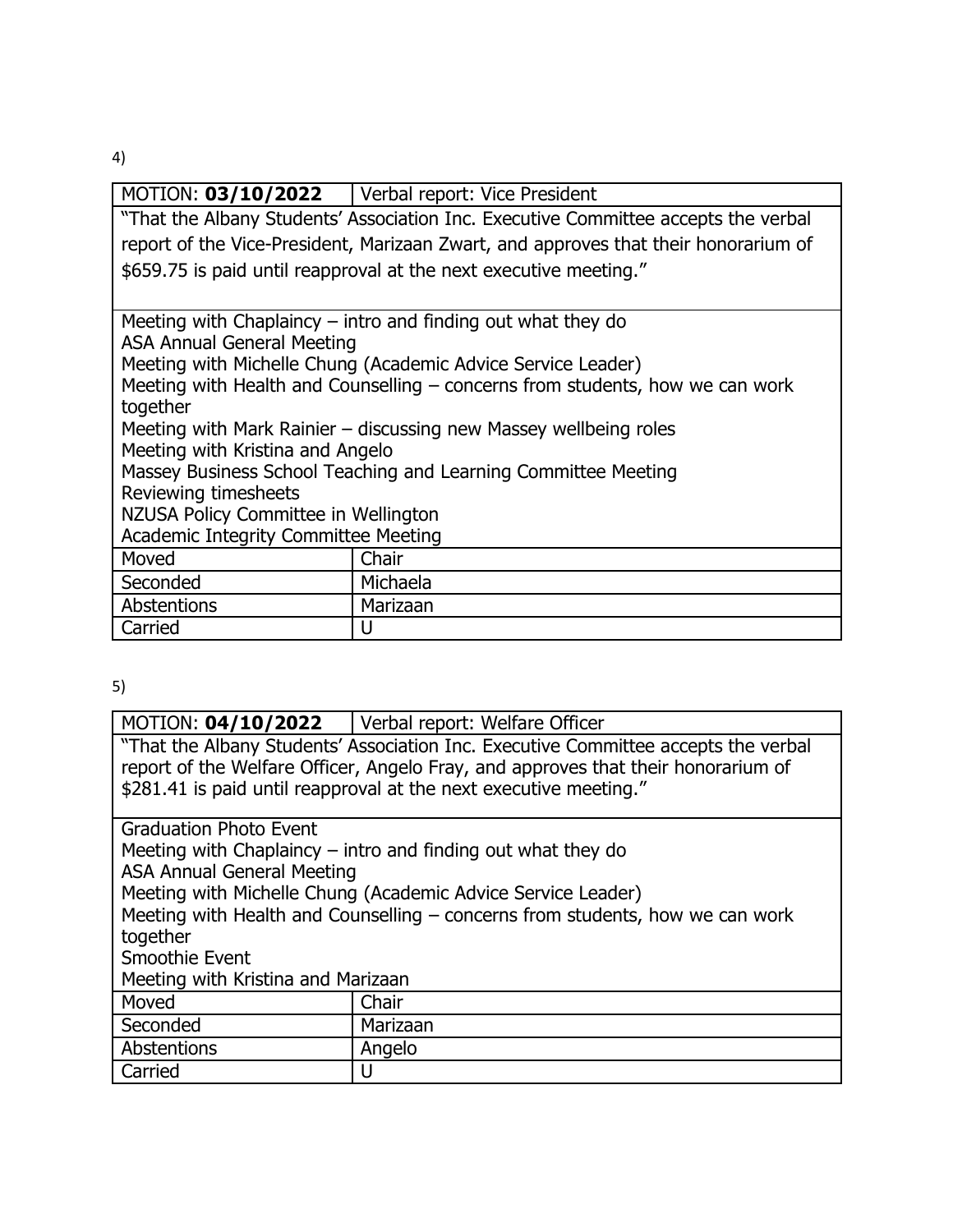6)

# MOTION: **05/10/2022** Verbal report: Education Officer

"That the Albany Students' Association Inc. Executive Committee notes the lack of a report due to illness, from Education Officer, Tristan Ferguson, and approves that their honorarium of \$272.31 is paid until reapproval at the next executive meeting on the understanding that a report will be furnished to cover this period at the next meeting."

| Moved       | Chair    |
|-------------|----------|
| Seconded    | Marizaan |
| Abstentions |          |
| Carried     |          |

7)

| MOTION: 06/10/2022                                                                 | Verbal report: Engagement Officer                      |  |
|------------------------------------------------------------------------------------|--------------------------------------------------------|--|
| "That the Albany Students' Association Inc. Executive Committee accepts the verbal |                                                        |  |
| report of the Engagement Officer, Michaela Futter, and approves that their         |                                                        |  |
| honorarium of \$400.85 is paid until reapproval at the next executive meeting."    |                                                        |  |
|                                                                                    |                                                        |  |
| Reviewing MUSAF Representation Report                                              |                                                        |  |
| ASEC meeting #9                                                                    |                                                        |  |
| <b>ASA Annual General Meeting</b>                                                  |                                                        |  |
|                                                                                    | Meeting with Michelle Chung (Academic Advisor Manager) |  |
| Meeting with Tee to start ball planning                                            |                                                        |  |
| NZISA (New Zealand International Student Association) Council meeting              |                                                        |  |
| Meeting with Tee - Planning for Period Party in August                             |                                                        |  |
| Meeting with Penny - lecturer recordings                                           |                                                        |  |
| Meeting with Libra and Massey staff – putting period products in bathrooms         |                                                        |  |
| Presentation for Free Fares to Auckland Council                                    |                                                        |  |
| Moved                                                                              | Chair                                                  |  |
| Seconded                                                                           | Angelo                                                 |  |
| Abstentions                                                                        | Michaela                                               |  |
| Carried                                                                            | U                                                      |  |

## **8) Discussions**

a. Semester 2 re-orientation theme will be "Housewarming"

Suggestion:

- Door mat with the ASA logo
- Working around to reduce clashing events with clubs and Accommodation